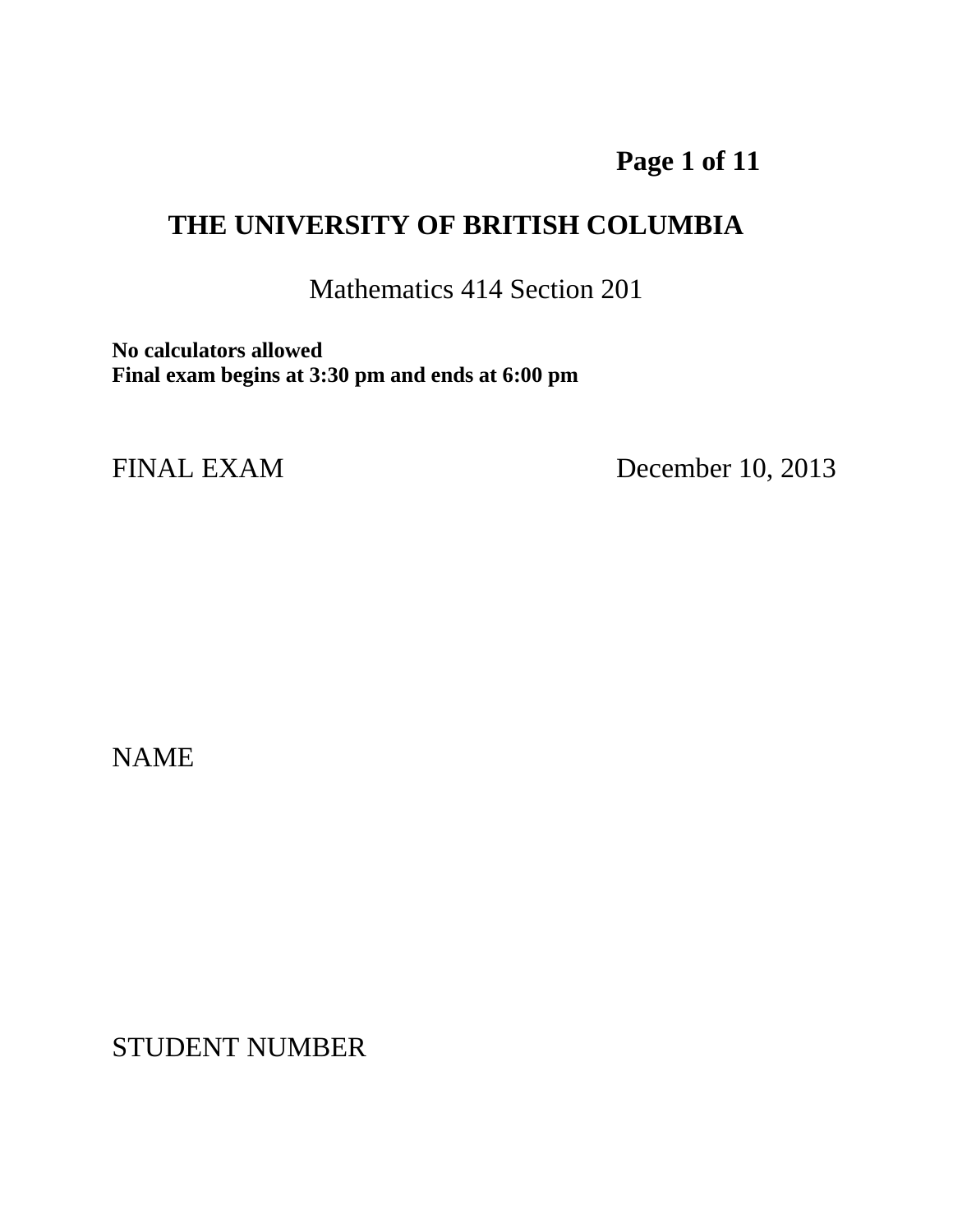# **Page 2 of 11**

[10] 1. If sec x - tan  $x = 3$ , then what is the numerical value of csc x? (Sarah's problem)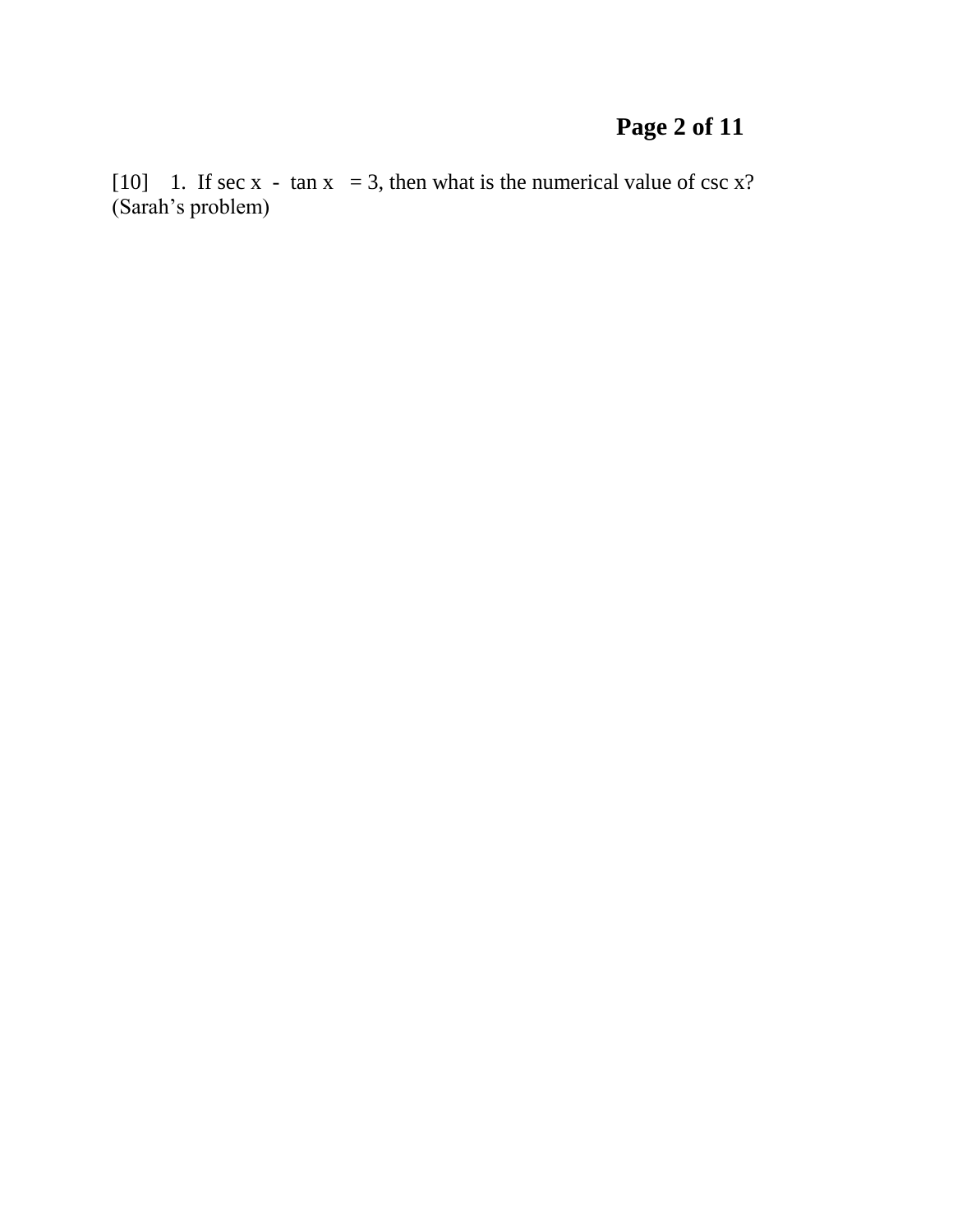## **Page 3 of 11**

[10] 2. What is the time between 5pm and 6pm when the hour hand and the minute hand of a clock make exactly 90 degrees? (Taeyun's problem)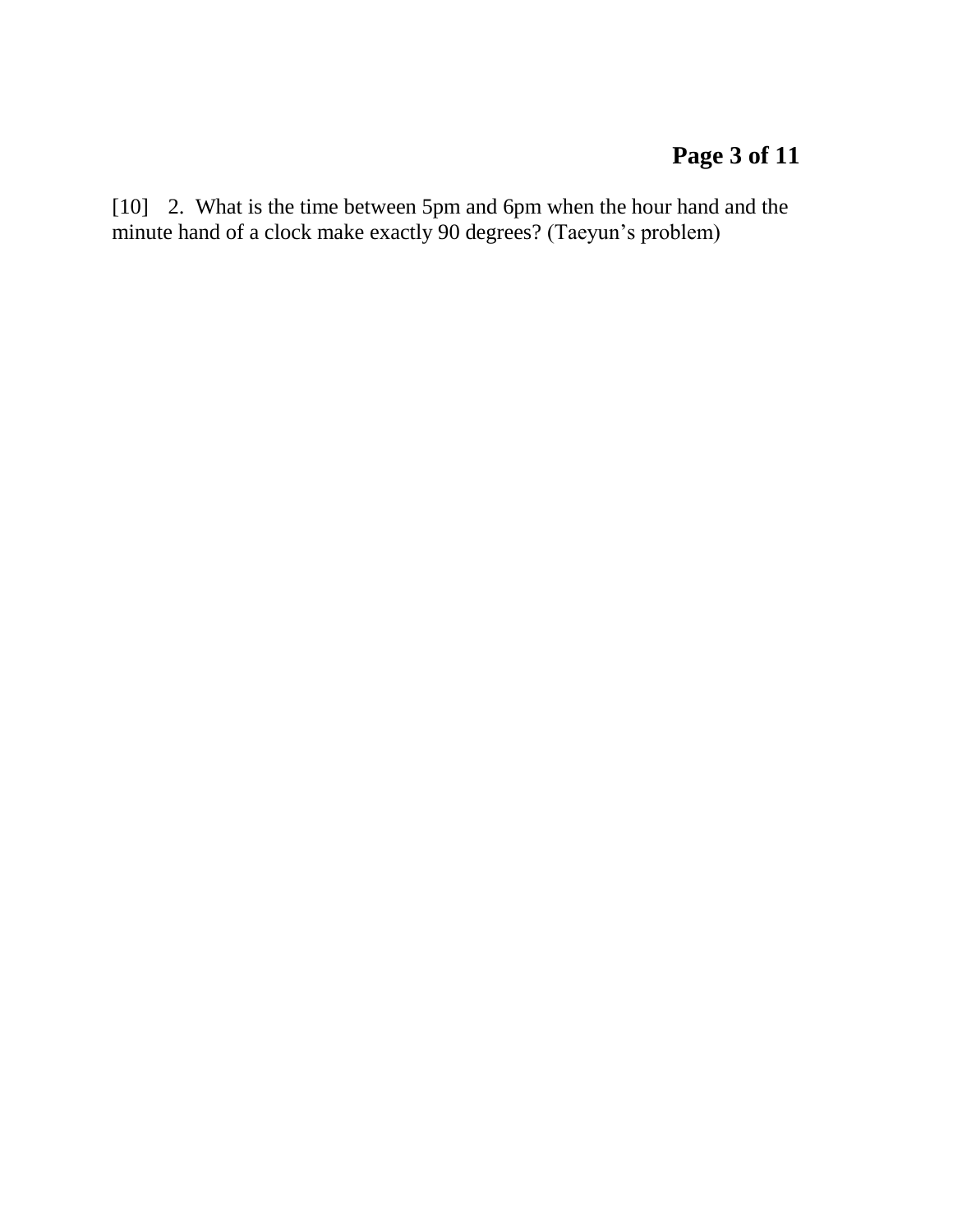## **Page 4 of 11**

[10] 3. A right triangle with one base length 7 has a circle with radius 3 inscribed in it. What is the area of the triangle? (Shaun's problem)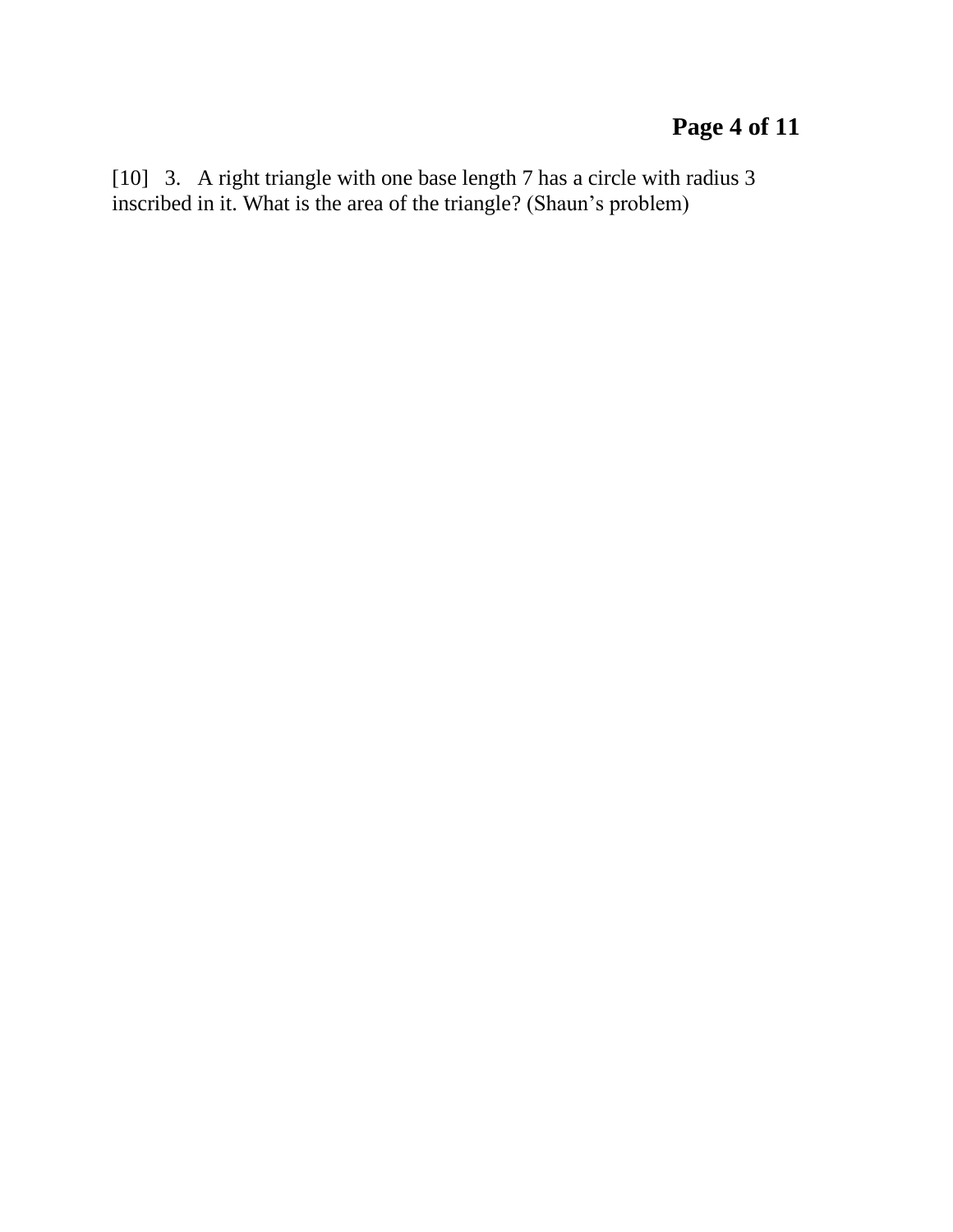#### **Page 5 of 11**

[10] 4. Assume there are 500 grams of orange juice made from 92% water and 8% concentrate? We divide this juice into two glasses. Glass A has 350 grams and glass B has 150 grams. Suppose we let the contents of glass A evaporate (water only) until we have 300 grams of mass. We also add 50 grams of water to glass B. We want to have an even concentration between A and B. How much orange concentrate must be added to B to match A's concentration? (Tae Won's problem)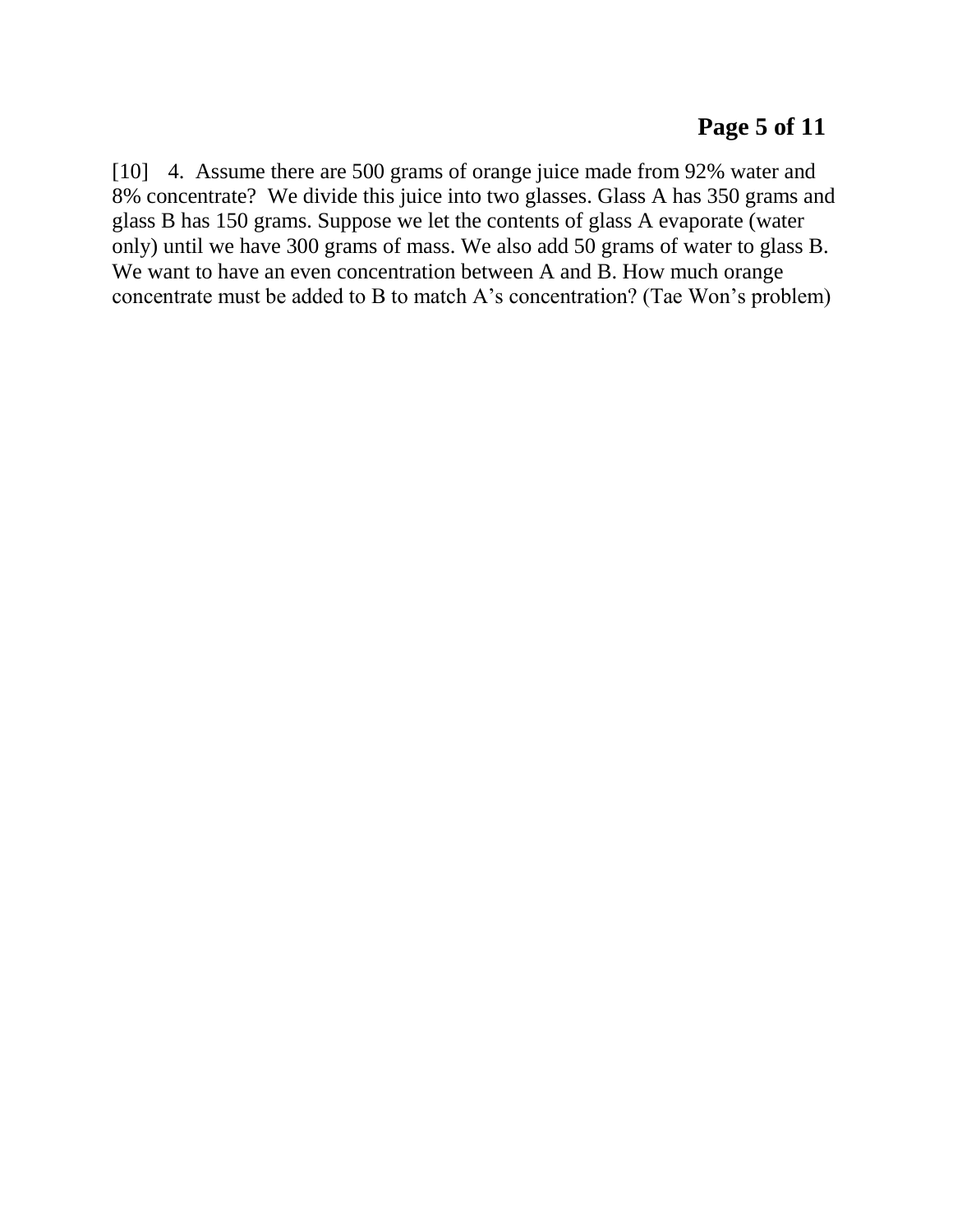[10] 5. A princess visits an island inhabited by two tribes. Members of one tribe always tell the truth, and members of the other tribe always lie.

The princess comes to a fork in the road. She needs to know which road leads to the castle so as to avoid the fire-breathing dragon and rescue the prince from the wizard holding him captive in the castle. (Although the princess doesn't know it, the south road leads to the castle and the north road leads to the dragon.)

Standing at this fork in the road is a member of each tribe, but the princess can't tell which tribe each belongs to. What question should she ask to find the road to the castle? Explain why your question leads to the desired result.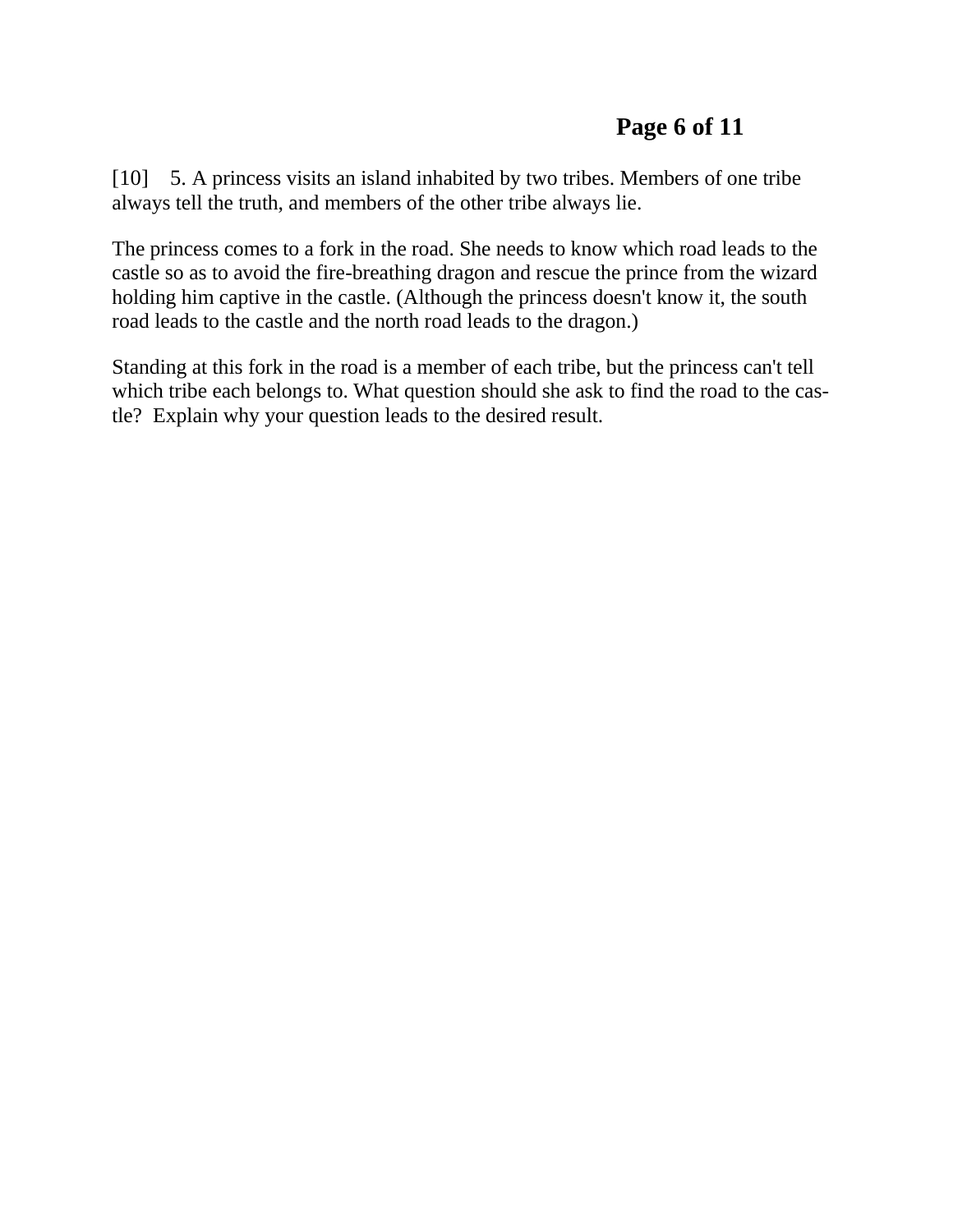6.

[2](a) What does it mean to say that that 2 sets A and B have the same cardinal number?

[4](b) Prove that the set E of non-negative even integers has the same cardinal number as the set N of all non-negative integers.  $N = \{0, 1, 2, 3, ..., n, ...\}$ .

[4](c) Show that if A is a set of 3 letters (A={a,b,c}), then card A + card N = card N.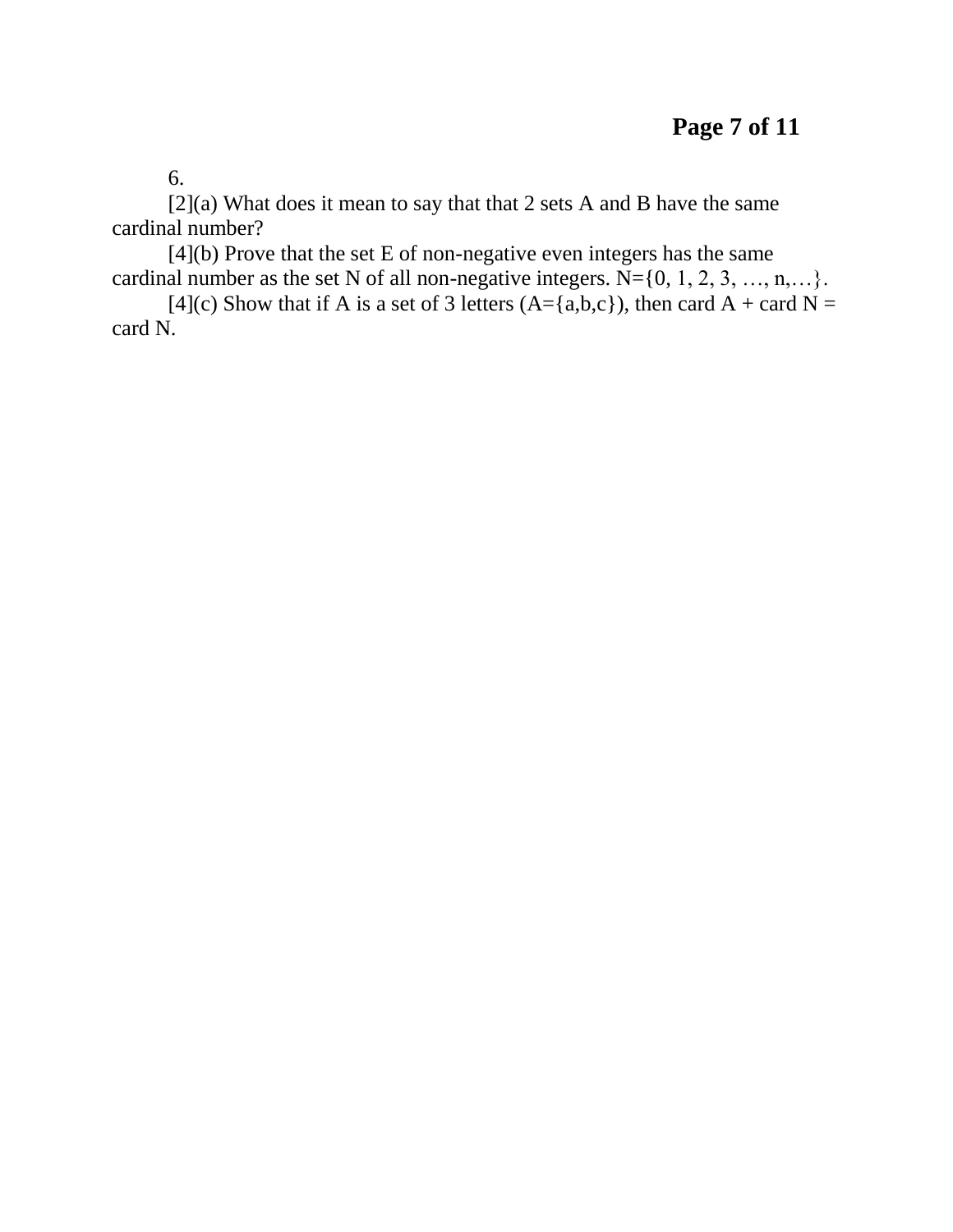#### **Page 8 of 11**

[10] 7. Physics majors and math majors attend a conference. While there they take a small IQ test out of 40. The math majors' average IQ score was 35 whereas the physics majors' average IQ score was 25. When the scores are combined, the average score on the IQ test was 31. What was the ratio of physics majors to math majors at the conference?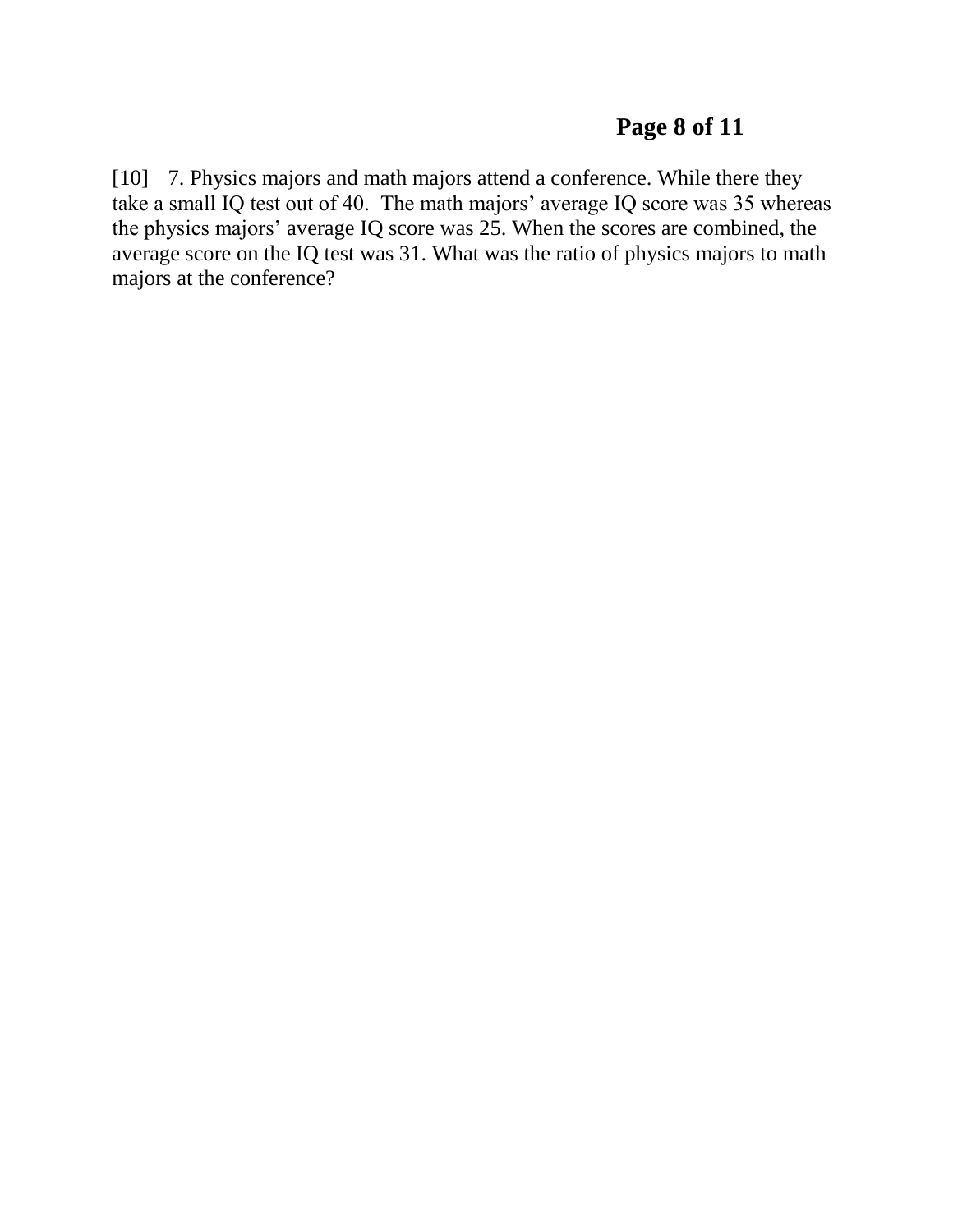#### **Page 9 of 11**

 8. A tub has a flat bottom with area 5000 square cm and vertical sides. There is water in the tub to the depth of 20 cm.

[5] (a) A concrete cube with sides 25cm is placed on the floor of the tub. How much does the water level rise?

[5] (b) A second identical cube is placed on the floor of the tub. How much further does the water level rise now?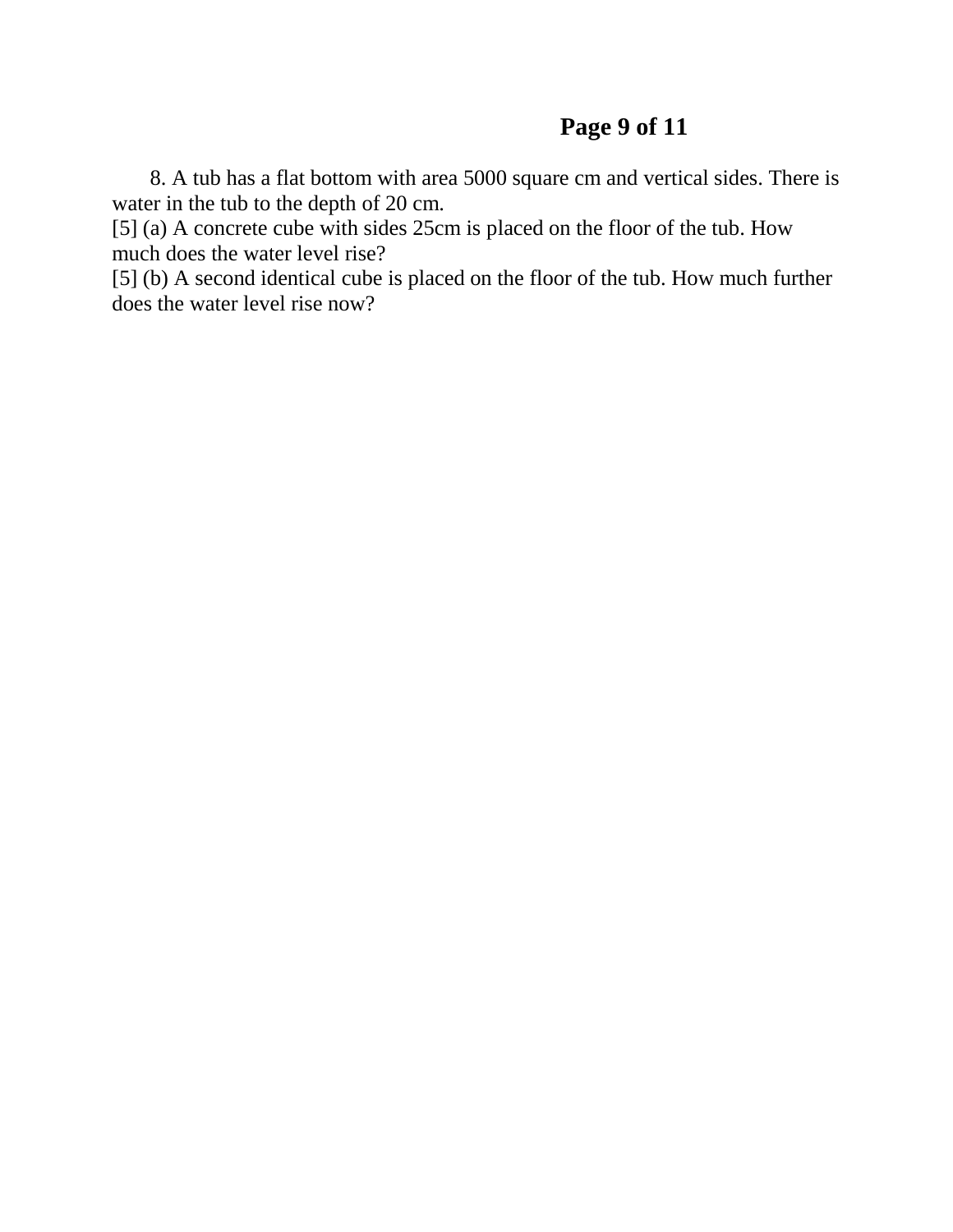#### **Page 10 of 11**

[10] 9. Bernadette is playing a game at Hogwarts. There are 10 devil's snares in front of her in a line. Assume that every time she casts a lumo( i.e. a spell) on a live snare, it dies, and every time she casts on a dead snare it comes back to life.

Starting from the first snare, in the first round of the game she casts lumos on every second snare. In the second round she casts on every third snare, and in the third round she casts on every fourth snare. In the fourth round she casts on every second snare. Assume that every snare that enters a round dead will be revived as a result of a spell during that round and remain alive at the beginning of the next round OR if not revived during that round will in any case be revived at the beginning of the next round. Assume also that every snare that enters 2 successive rounds alive will either die as the result of a lumo during the second round and enter the next round dead OR will die at the beginning of the next round. Assume that the lumos are cast after the beginning of each round. How many snares are alive after the 4th round, assuming all the snares started out alive?